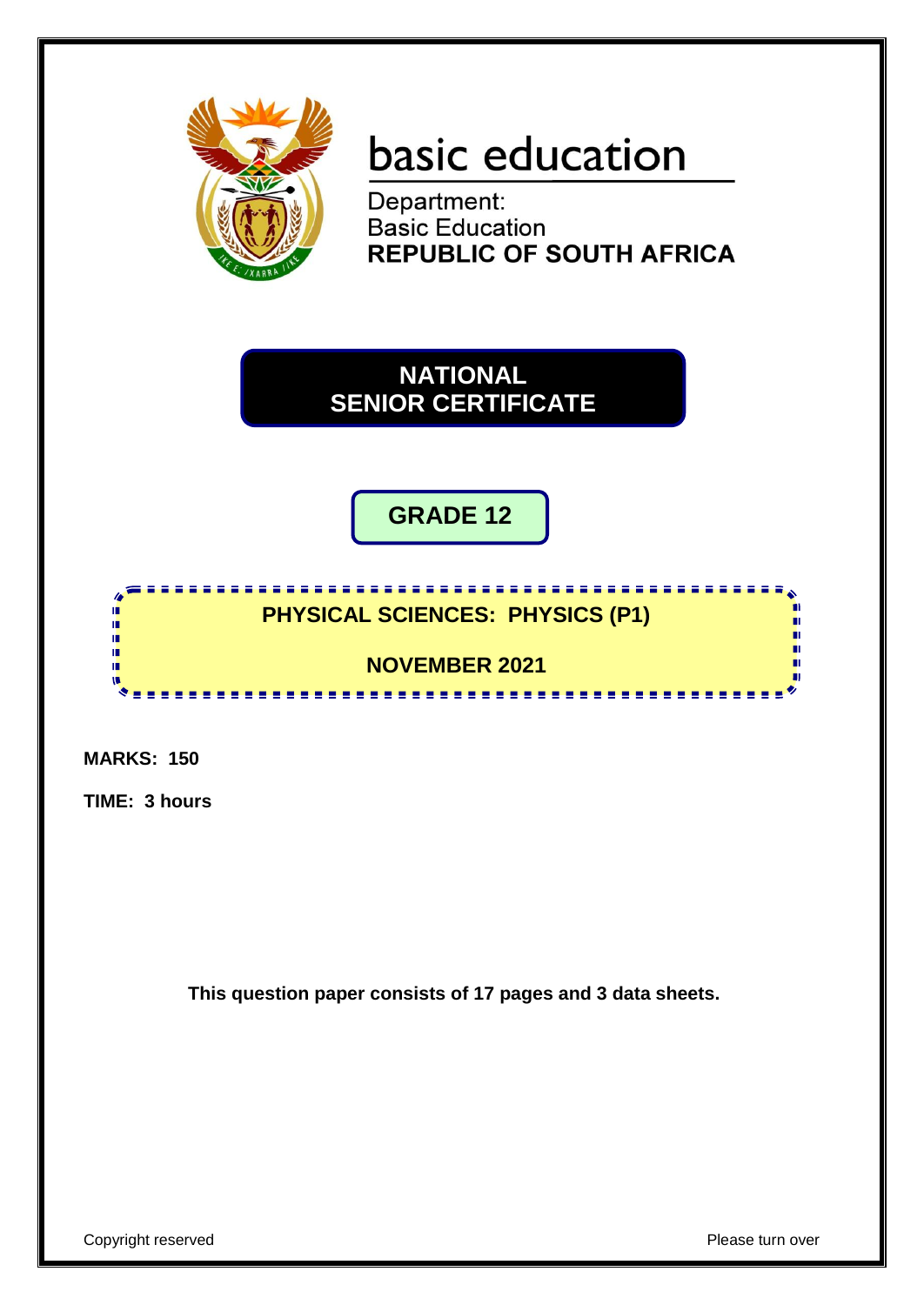### **INSTRUCTIONS AND INFORMATION**

- 1. Write your examination number and centre number in the appropriate spaces on the ANSWER BOOK.
- 2. This question paper consists of TEN questions. Answer ALL the questions in the ANSWER BOOK.
- 3. Start EACH question on a NEW page in the ANSWER BOOK.
- 4. Number the answers correctly according to the numbering system used in this question paper.
- 5. Leave ONE line between two subquestions, e.g. between QUESTION 2.1 and QUESTION 2.2.
- 6. You may use a non-programmable calculator.
- 7. You may use appropriate mathematical instruments.
- 8. Show ALL formulae and substitutions in ALL calculations.
- 9. Round off your FINAL numerical answers to a minimum of TWO decimal places.
- 10. Give brief motivations, discussions, etc. where required.
- 11. You are advised to use the attached DATA SHEETS.
- 12. Write neatly and legibly.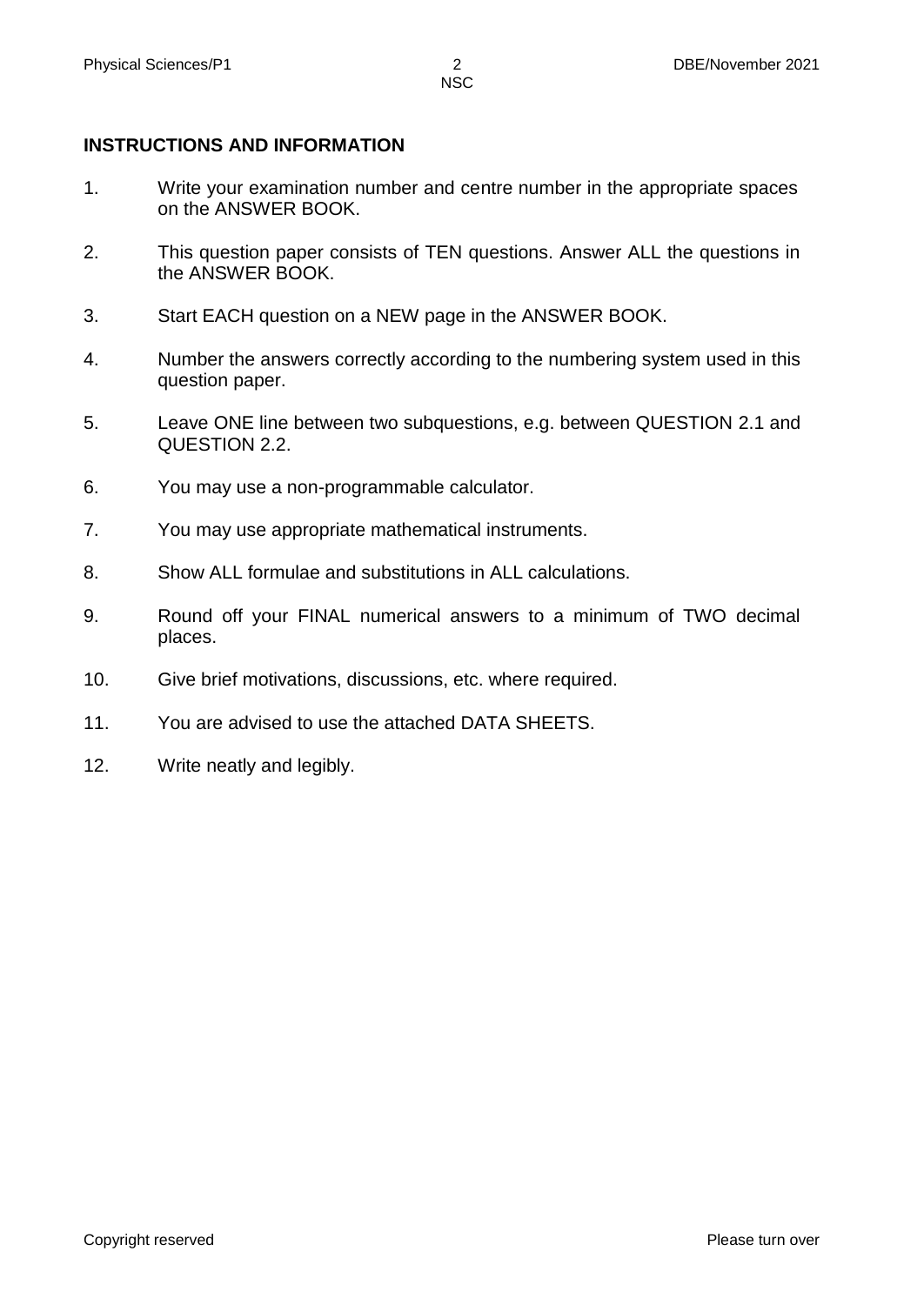# **QUESTION 1: MULTIPLE-CHOICE QUESTIONS**

Various options are provided as possible answers to the following questions. Each question has only ONE correct answer. Choose the answer and write only the letter (A–D) next to the question numbers (1.1 to 1.10) in the ANSWER BOOK, e.g. 1.11 E.

1.1 Consider the statement below.

*The perpendicular force exerted by a surface on an object in contact with the surface*.

Which ONE of the following forces is defined by the statement above?

- A Normal force
- B Resultant force
- $\mathcal{C}$ Frictional force
- D Gravitational force (2)

1.2 Two balls of masses m and 2m are dropped simultaneously from the same height above the ground. Ignore air resistance.

> When the balls strike the ground, which ONE of the following physical quantities will be the same for both balls?

- A **Weight**
- B Velocity
- $\mathcal{C}$ Momentum
- D Kinetic energy (2) (2)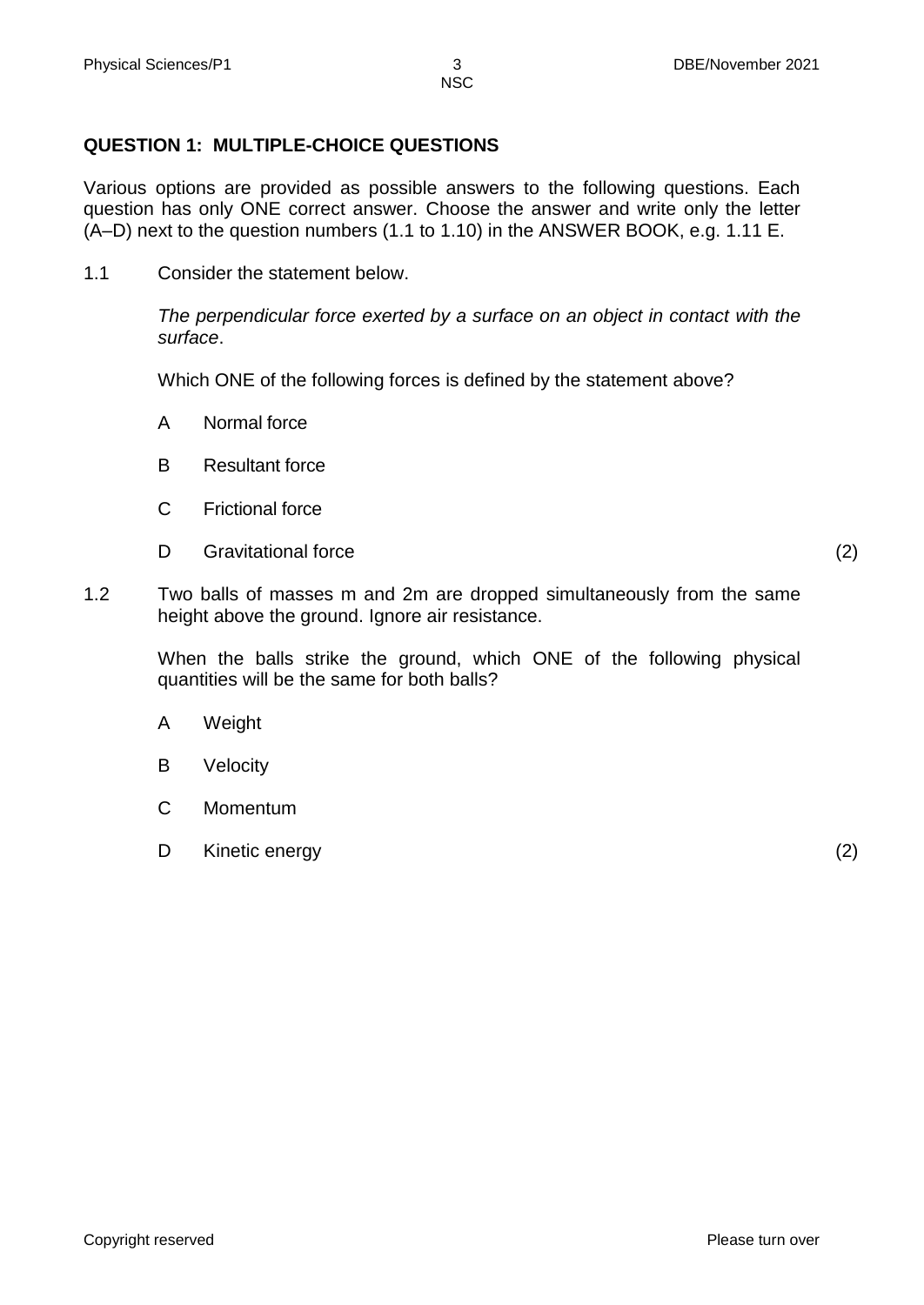1.3 The graph below shows how the momentum (p) of an object changes with time (t).



During which ONE of the following time intervals, measured in seconds, is the magnitude of the net force acting on the object the greatest?

- A 0 to 1
- B 1 to 2
- C 2 to 3
- D  $3 \text{ to } 4$  (2)

1.4 A ball is dropped from a height above a floor. The ball makes an elastic collision with the floor at time  $t_0$  and bounces vertically upwards.

Ignore air resistance.

Which ONE of the following graphs shows how the total mechanical energy  $(E_M)$  of the ball changes with time?



Copyright reserved **Please turn over the Copyright reserved** Please turn over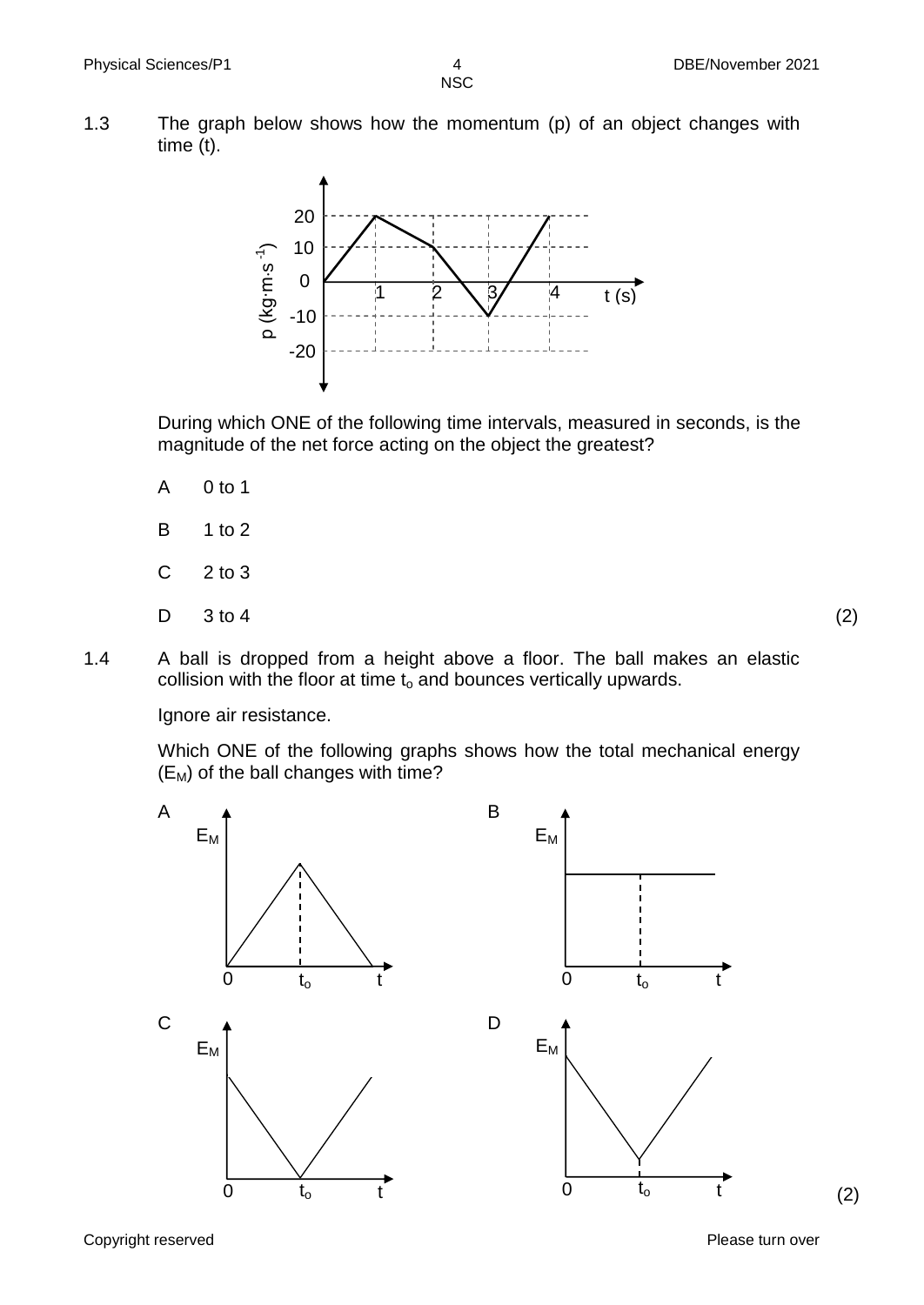1.5 Consider the two spectrum diagrams below.



Diagram **1** represents the spectrum of an element in a laboratory on Earth.

Diagram **2** represents the spectrum of the same element from a distant star as observed from Earth.

Which ONE of the following can be deduced from the spectra above?

- A The star is moving towards Earth.
- B The star is at rest relative to Earth.
- C The star is moving away from Earth.
- D Both the star and Earth are moving towards each other. (2)
- 1.6 The diagram below shows the field lines for the combined electric field due to two small charged spheres **P** and **Q**.



Which ONE of the combinations below correctly shows the polarity of spheres **P** and **Q**?

|              | <b>SPHERE P</b> | <b>SPHERE Q</b> |
|--------------|-----------------|-----------------|
| A            | <b>Negative</b> | <b>Positive</b> |
| B            | <b>Negative</b> | <b>Negative</b> |
| $\mathsf{C}$ | <b>Positive</b> | <b>Positive</b> |
| D            | Positive        | <b>Negative</b> |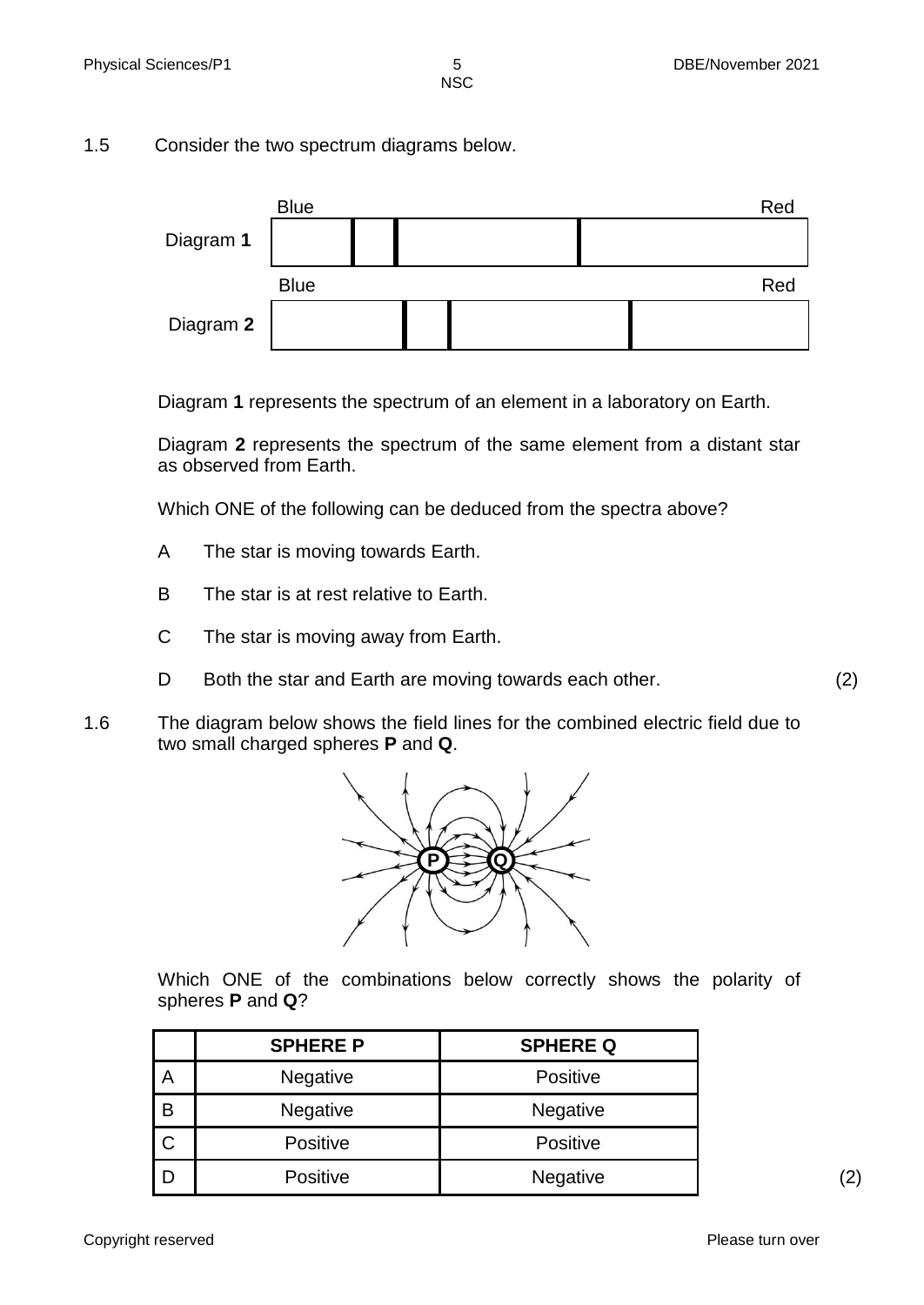1.7 Two identical spheres, **P** and **Q**, carry charges of +q and –2q respectively. Sphere **P** exerts an electrostatic force of magnitude F on sphere **Q**.

> Which ONE of the following represents the magnitude of the electrostatic force exerted on sphere **P** by sphere **Q**?

- A B 2  $\frac{1}{5}$ F F
- C 2F
- 

D

 $4F$  (2)

1.8 In the circuit diagram shown below all the resistors are IDENTICAL. Ignore the internal resistance of the cell.



Which voltmeter will have the HIGHEST reading when switch **S** is closed?

- A  $V<sub>1</sub>$
- B  $V<sub>2</sub>$
- C  $V_3$
- D  $V_4$  (2)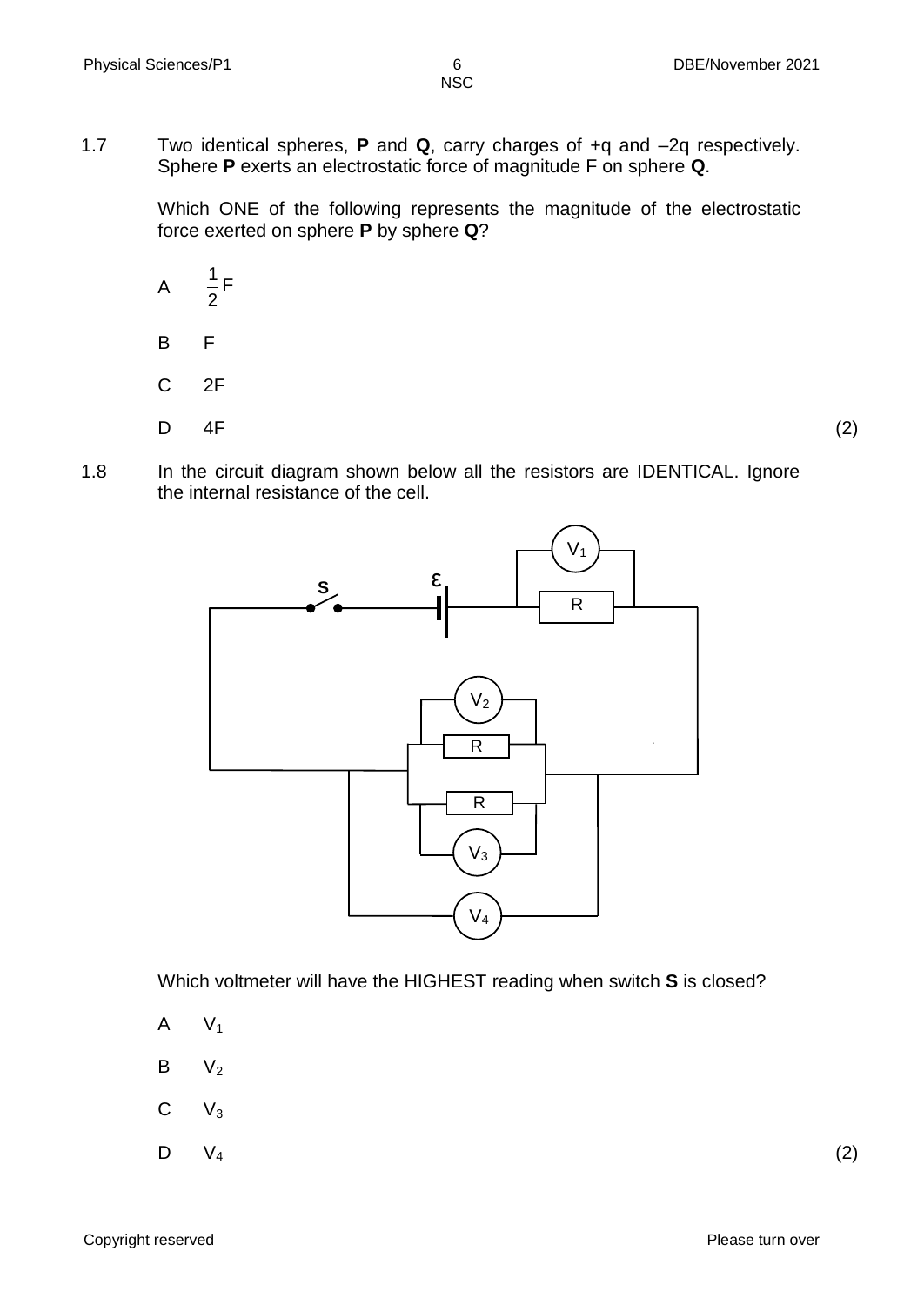- 1.9 In which ONE of the following electrical machines is electrical energy converted to mechanical energy?
	- A AC generator
	- B DC generator
	- C AC dynamo
	- D DC motor (2)

1.10 Which ONE of the following combinations correctly links an emission spectrum and an absorption spectrum to the energy transitions of an electron in an atom?

|              | <b>EMISSION SPECTRUM</b>       | <b>ABSORPTION SPECTRUM</b>     |
|--------------|--------------------------------|--------------------------------|
| A            | From low to high energy levels | From high to low energy levels |
| B            | From low to high energy levels | From low to high energy levels |
| $\mathsf{C}$ | From high to low energy levels | From high to low energy levels |
| D            | From high to low energy levels | From low to high energy levels |

**[20]**

Copyright reserved **Please** turn over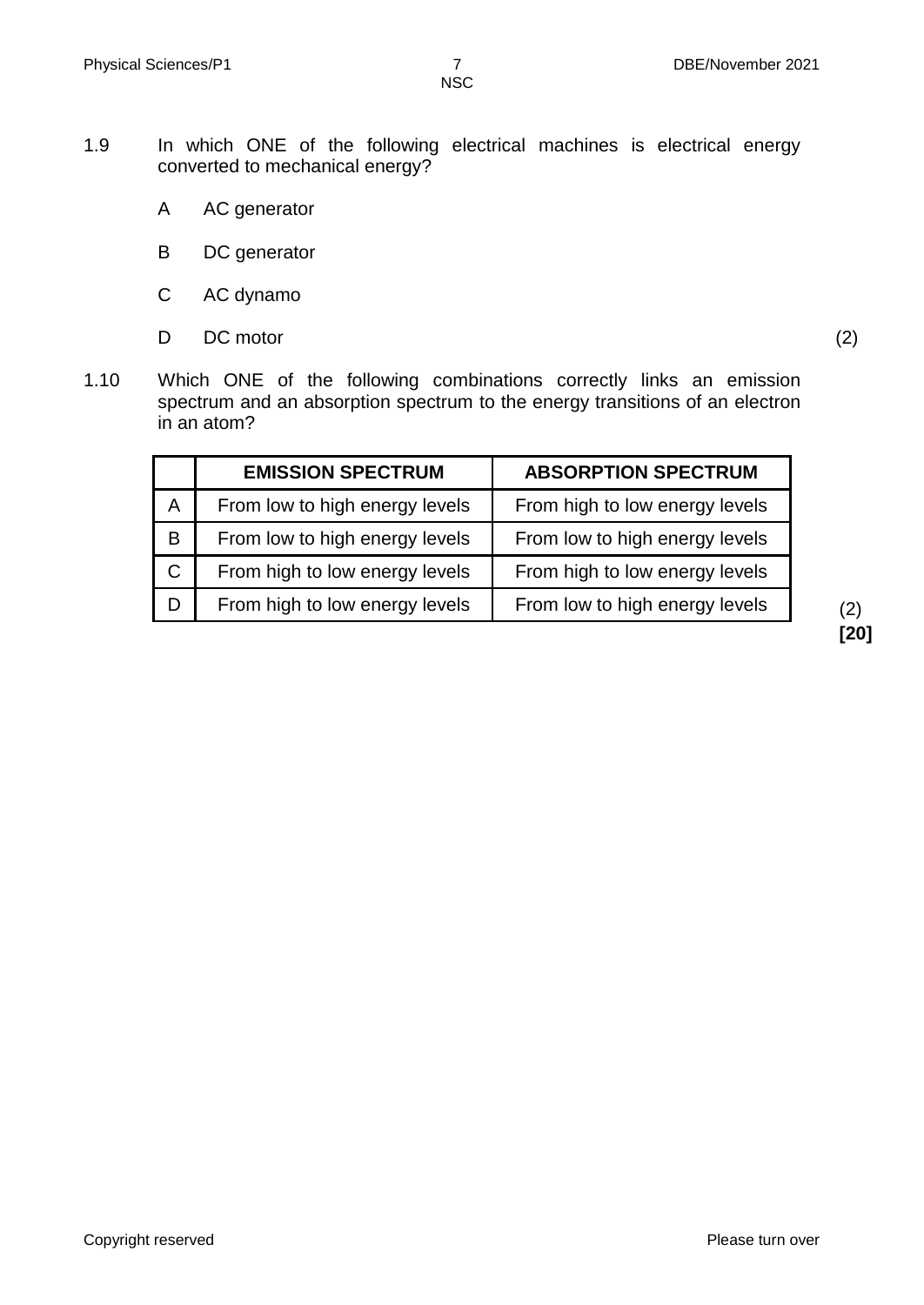**QUESTION 2 (Start on a new page.)**

A 20 kg block is placed on a rough surface inclined at 30° to the horizontal. A constant force **F**, acting parallel to the surface, is applied on the block so that the block moves up the incline at a CONSTANT VELOCITY of 2 m $\cdot$ s<sup>-1</sup>. Refer to the diagram below.

A constant kinetic frictional force of 18 N acts on the block.



| 2.1 | State Newton's First Law in words.               |     |
|-----|--------------------------------------------------|-----|
| 2.2 | Draw a labelled free-body diagram for the block. | (4) |
| 2.3 | Calculate the magnitude of force <b>F</b> .      | (4) |

Force **F** is removed when the block reaches point **X** on the surface. The block continues to move up the surface and comes to rest momentarily at point **Y**.

Assume that the kinetic frictional force acting on the block remains at 18 N as it moves from point **X** to point **Y**.

| 2.5 | Calculate the distance between points <b>X</b> and <b>Y</b> .                        | (4)<br>$[16]$ |
|-----|--------------------------------------------------------------------------------------|---------------|
| 2.4 | Write down the net force acting on the block as it moves from <b>X</b> to <b>Y</b> . | (2)           |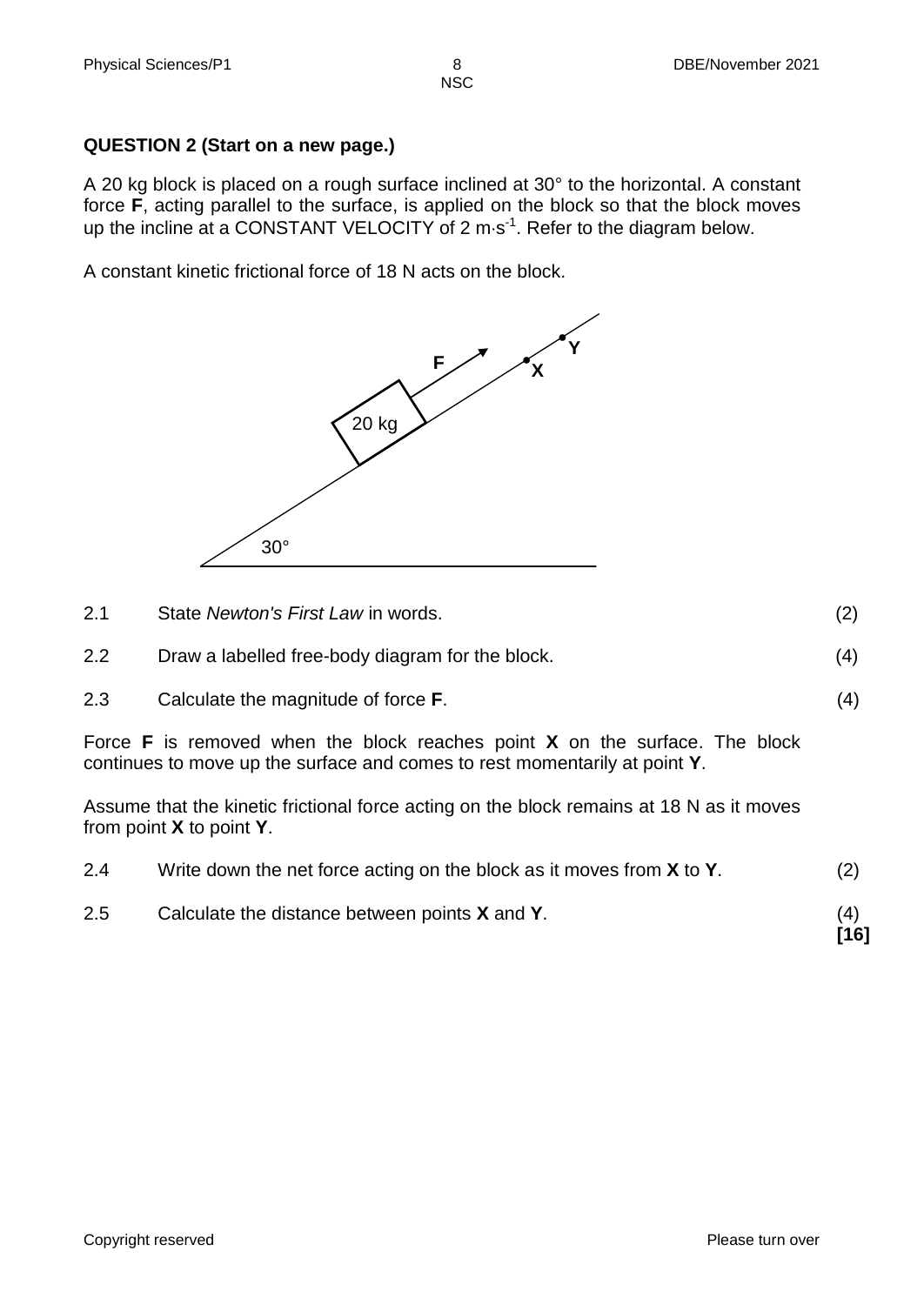### **QUESTION 3 (Start on a new page.)**

A hot-air balloon is moving upwards at a CONSTANT UNKNOWN speed.

3.1 Is the hot air balloon in free fall? Choose from YES or NO.

Give a reason for the answer. (2)



When the balloon is 200 m above the ground, a small stone **A** is dropped from the balloon. See the diagram above. Another small stone **B** is dropped 5 s later from the balloon while the balloon is still moving upwards at constant velocity.

Stone A strikes the ground at a speed of 62,68 m⋅s<sup>-1</sup>.

Ignore air resistance.

- 3.2 Calculate the:
	- 3.2.1 Speed of the hot air balloon (3)
	- 3.2.2 Time it takes stone **A** to strike the ground (3)
	- 3.2.3 Distance between the hot-air balloon and stone **B** at the instant when stone **A** strikes the ground (6)
- 3.3 On the same set of axes, draw position-time graphs for both the hot-air balloon and stone **A** from the moment the stone is dropped until it strikes the ground.

Use the ground as zero reference.

Label your graphs **BALLOON** and **A**. (4)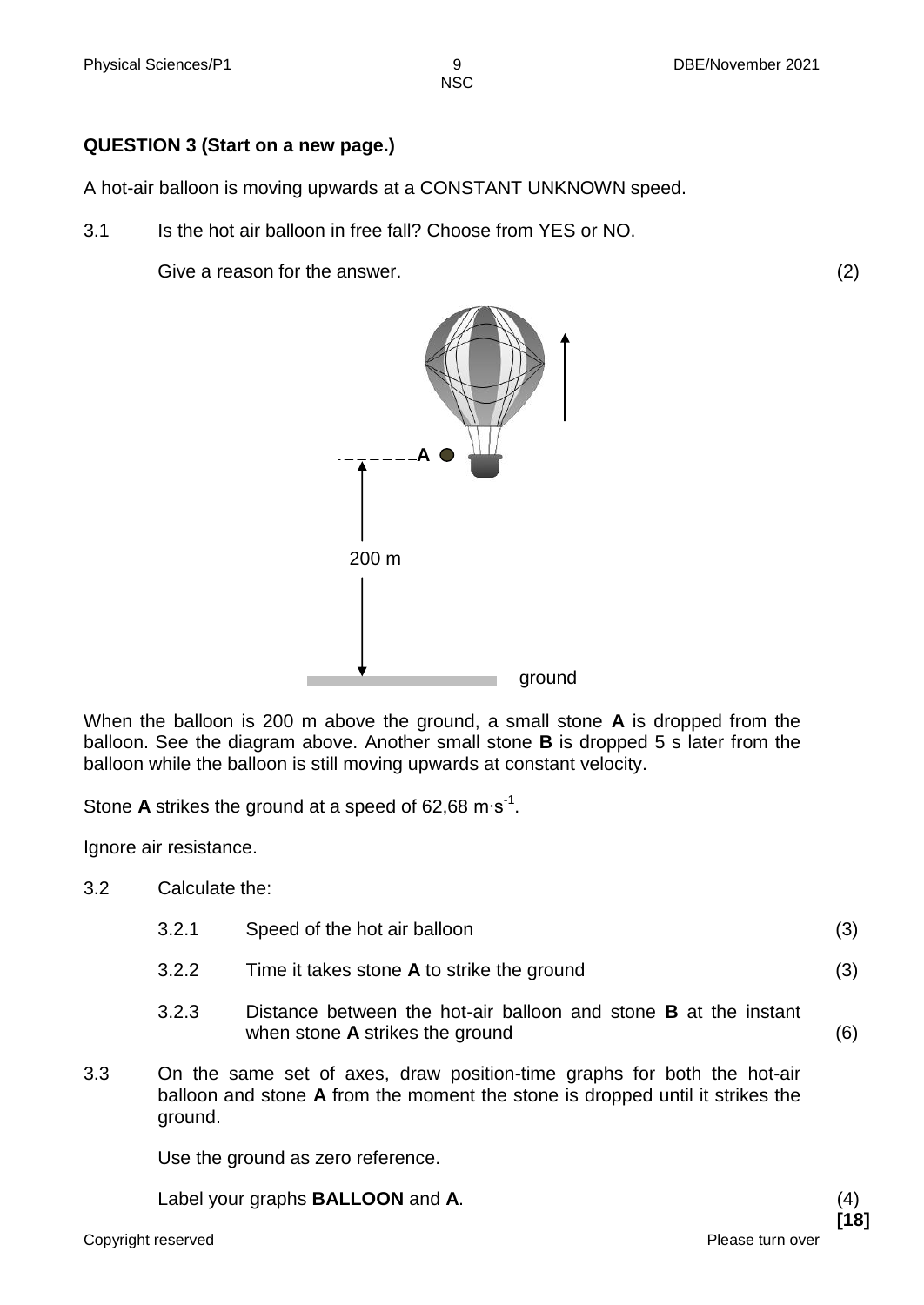### **QUESTION 4 (Start on a new page.)**

A ball X, of mass 10 kg, is moving eastwards with a velocity of 2 m⋅s<sup>-1</sup>. It collides ELASTICALLY with another ball, **Y**, of mass 2 kg which was moving with an unknown velocity  $v_Y$  (Diagram A). Immediately after the collision, ball X comes to rest and ball Y moves eastwards with a kinetic energy of 36 J (Diagram **B**).

Ignore friction.



4.1 Explain the meaning of the term *elastic collision*. (2) 4.2 Calculate velocity  $v_Y$ . (5)

The balls were in contact with each other for 0,1 s during the collision.

4.3 Calculate the magnitude of the force that ball **X** exerted on ball **Y** during the collision. (3) **[10]**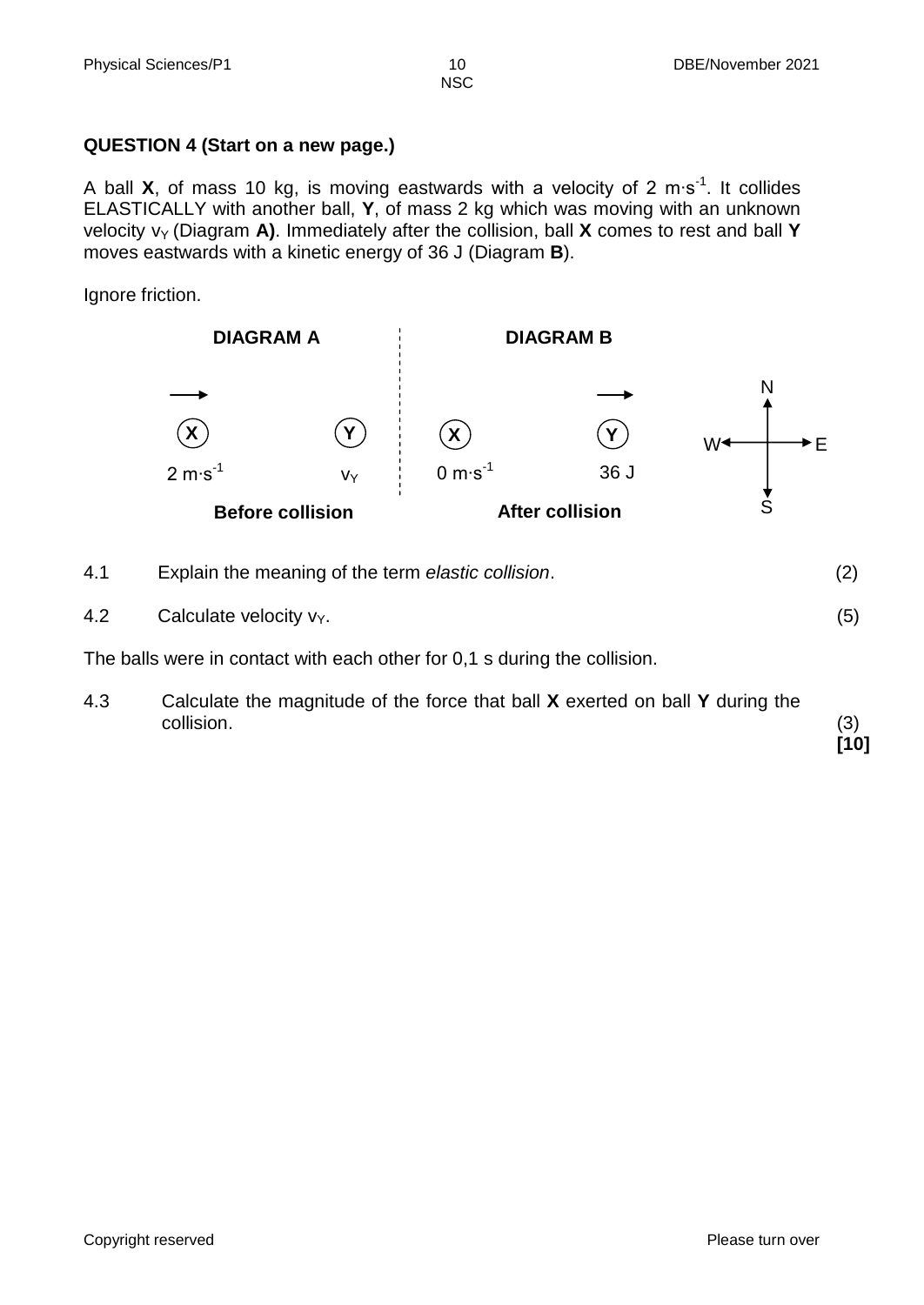### **QUESTION 5 (Start on a new page.)**

A 2 kg box is released from rest at point **P**, 5 m above the ground. It slides down a smooth frictionless curved track **PQ**. See the diagram below.



- 5.1 State the *principle of conservation of mechanical energy* in words. (2)
- 5.2 Use the PRINCIPLE OF CONSERVATION OF MECHANICAL ENERGY to calculate the speed of the box when it reaches point **Q**. (3)

The box passes point **Q** and moves 10 m on a rough horizontal surface before striking a barrier at point **R** at a speed of 4 m $\cdot$ s<sup>-1</sup>.

5.3 Use ENERGY PRINCIPLES to calculate the magnitude of the average frictional force acting on the box as it moves from **Q** to **R**. (4)

The barrier exerts an impulse of 14 N s to the LEFT on the box when the box strikes the barrier.

5.4 Calculate the change in kinetic energy of the box after striking the barrier. (5)

**[14]**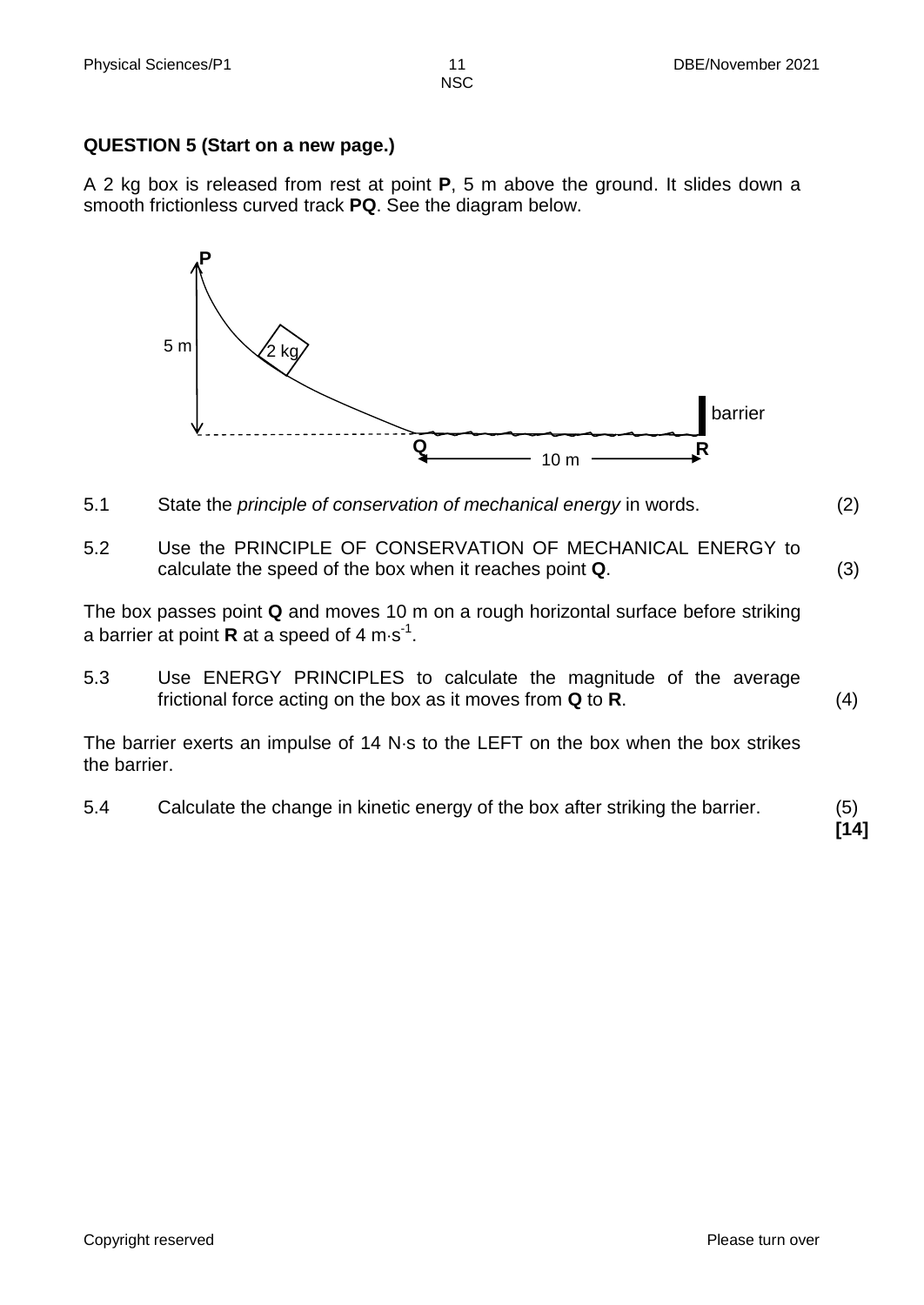### **QUESTION 6 (Start on a new page.)**

The siren of a stationary ambulance emits sound waves at a constant frequency of 680 Hz. A man is standing with a detector that records the wavelength of the sound emitted by the siren, as shown in the diagram below.



The speed of sound in air is 340 m⋅s<sup>-1</sup>.

6.1 Calculate the wavelength of the detected sound. (3)

The ambulance now moves at a constant speed along the road TOWARDS the man. The detector now records the wavelength of the sound, which differs from the previous reading by 0,05 m.

- 6.2 State the Doppler effect. (2)
- 6.3 How would EACH of the following have changed when the ambulance approached the detector compared to when the ambulance was stationary?

Choose from INCREASED, DECREASED or NO CHANGE.

| 6.4 |       | Calculate the speed of the ambulance. | (5)<br>[12] |
|-----|-------|---------------------------------------|-------------|
|     | 6.3.2 | Frequency of the detected waves       | (1)         |
|     | 6.3.1 | Distance between the wave fronts      |             |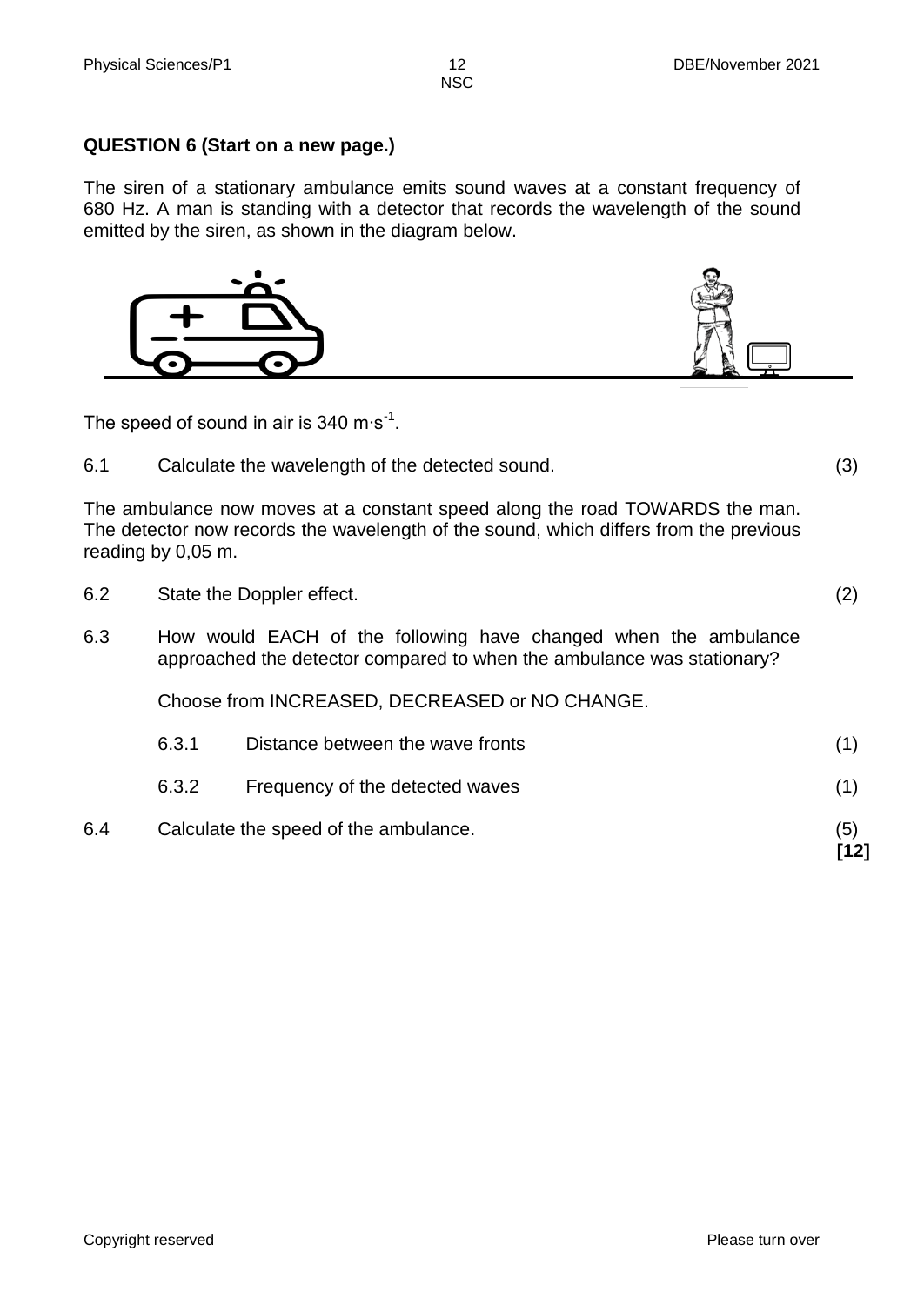### **QUESTION 7 (Start on a new page.)**

- 7.1 A small neutral sphere acquires a charge of -1,95 x  $10^{-6}$  C.
	- 7.1.1 Were electrons ADDED TO or REMOVED FROM the sphere? (1)
	- 7.1.2 Calculate the number of electrons which were added or removed. (3)
	- 7.1.3 Define the term *electric field at a point*. (2)
	- 7.1.4 Calculate the magnitude of the electric field at a point 0,5 m from the centre of the charged sphere. (3)
- 7.2 Two point charges, **q<sup>1</sup>** and **q2**, are fixed 0,02 m apart. The magnitude of charges **q<sup>1</sup>** and **q<sup>2</sup>** is the same and **q<sup>1</sup>** is NEGATIVELY charged.

The small charged sphere with the charge of -1,95 x  $10^{-6}$  C is placed at point **P**, 0,03 m east of charge **q2**, as shown in the diagram below. The sphere at point **P** experiences a net electrostatic force of 1,38 N west.



Calculate the magnitude of the charge on **q2**. (5)

**[14]**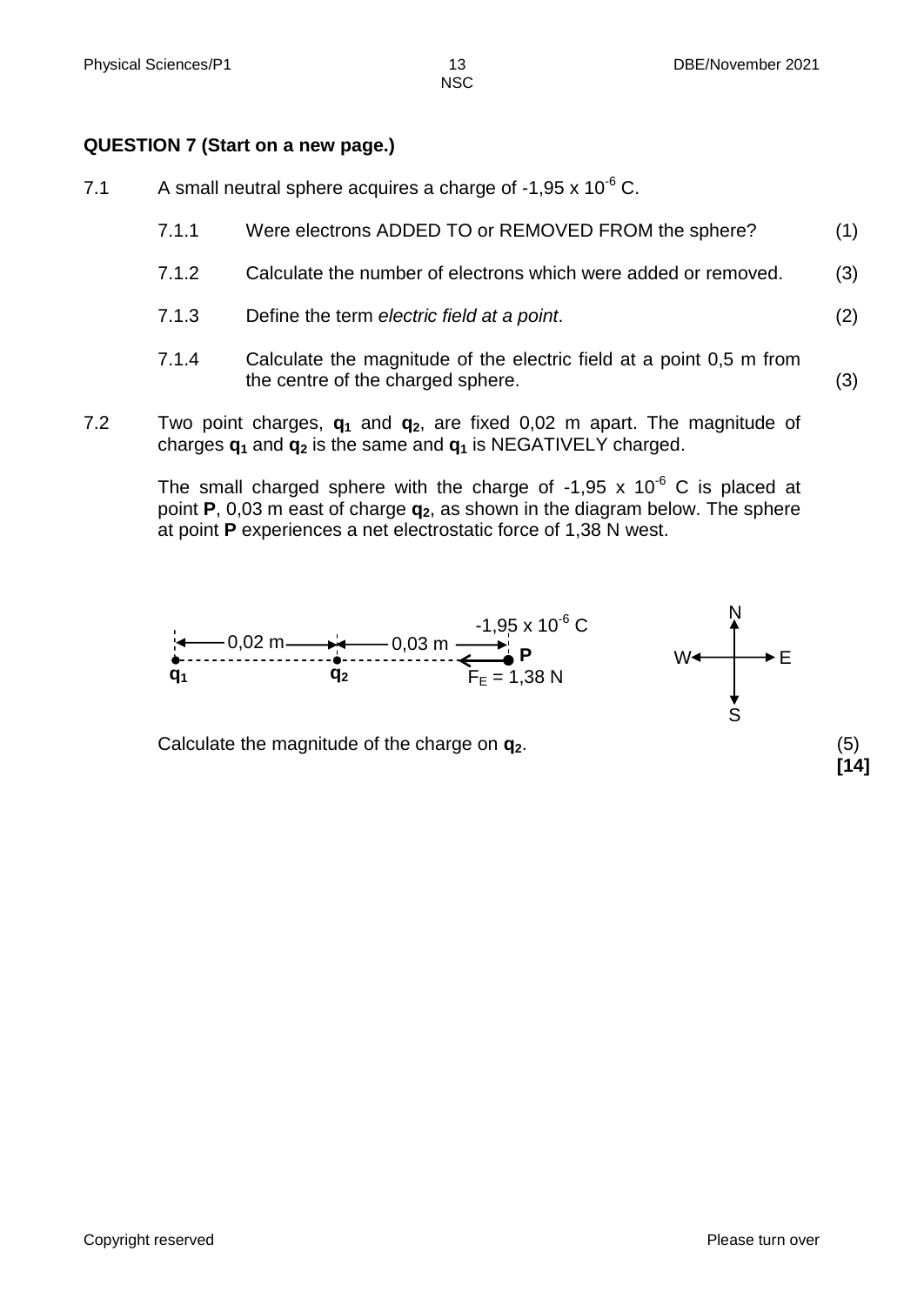### **QUESTION 8 (Start on a new page.)**

The battery in the circuit shown below has an emf of 12 V and an unknown internal resistance **r**.

The resistance of the connecting wires and the ammeter is negligible.



Switch **S** is OPEN.

| 8.1 | Write down the reading on: |                 |  |
|-----|----------------------------|-----------------|--|
|     | 8.1.1                      | Voltmeter $V_1$ |  |

8.1.2 Voltmeter  $V_2$  (1)

Switch **S** is now CLOSED.

The reading on the ammeter is 1,2 A and the power dissipated in resistor **X** is 5,76 W.

| 8.2                                                                                                              | Define the term <i>power</i> .                       | (2) |  |
|------------------------------------------------------------------------------------------------------------------|------------------------------------------------------|-----|--|
| Calculate the:                                                                                                   |                                                      |     |  |
| 8.3                                                                                                              | Resistance of resistor X                             | (3) |  |
| 8.4                                                                                                              | Total EXTERNAL resistance of the circuit             | (3) |  |
| 8.5                                                                                                              | Reading on voltmeter $V_2$                           | (5) |  |
| A length of wire of negligible resistance is used to connect point <b>P</b> to point <b>Q</b> in the<br>circuit. |                                                      |     |  |
| 8.6                                                                                                              | How will the reading on voltmeter $V_1$ be affected? |     |  |
|                                                                                                                  | Choose from INCREASES, DECREASES or NO EFFECT.       |     |  |

Explain the answer. (4)

**[19]**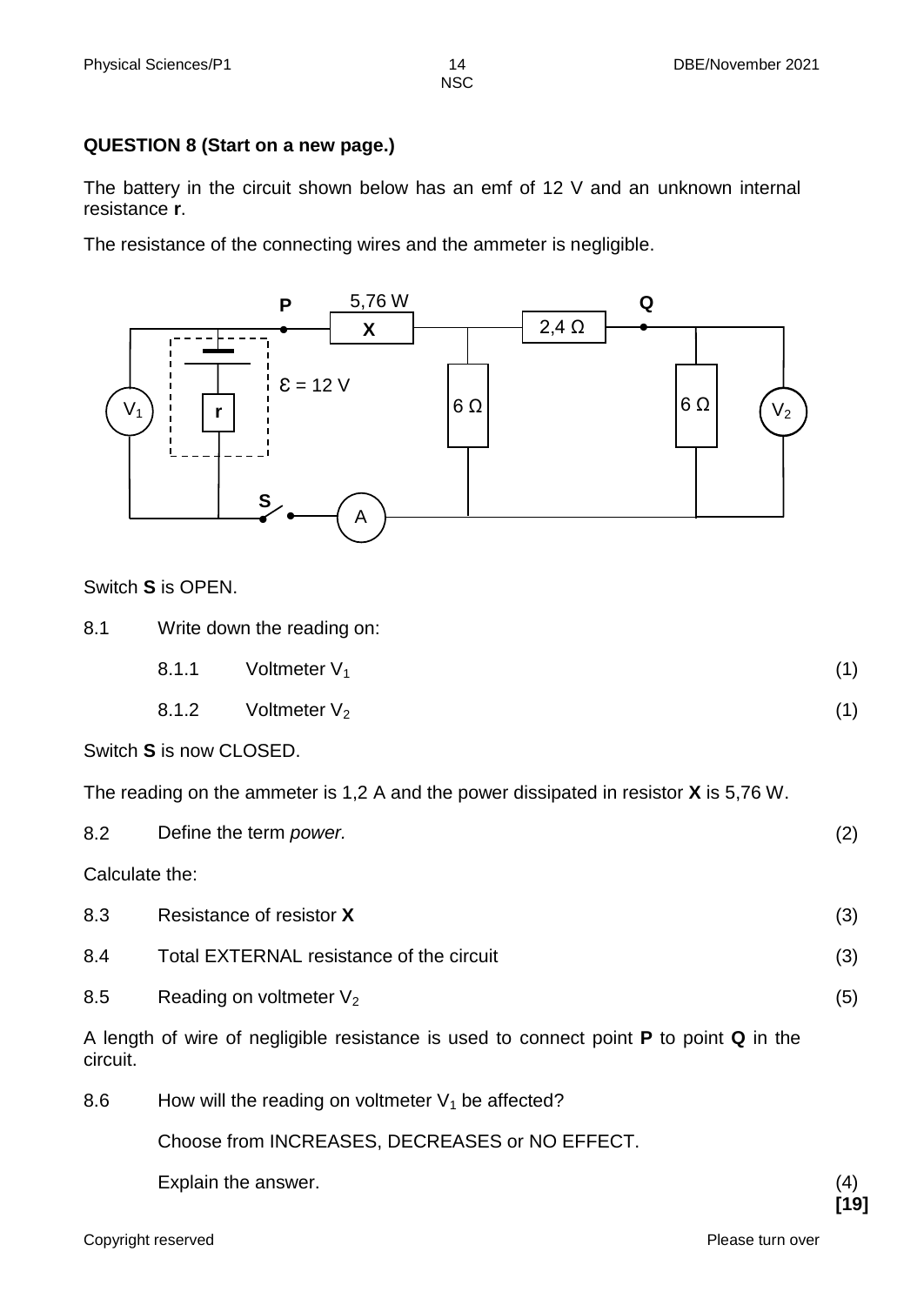**QUESTION 9 (Start on a new page.)**

A simplified diagram of an AC generator connected to a 25  $\Omega$  resistor is shown below. The coil rotates anticlockwise.



- 9.1 Name the component that distinguishes this generator from a DC generator. (1)
- 9.2 In which direction will the induced current flow in section **XY** of the coil?

Choose from **X to Y** OR **Y to X**. (2)

The graph below shows the output voltage of the generator for one cycle of rotation of the coil.



- 9.3 Define the term *rms potential difference*. (2)
- 9.4 Calculate the rms current in the circuit. (4)
- 9.5 Calculate the average power dissipated in the 25  $\Omega$  resistor. (3)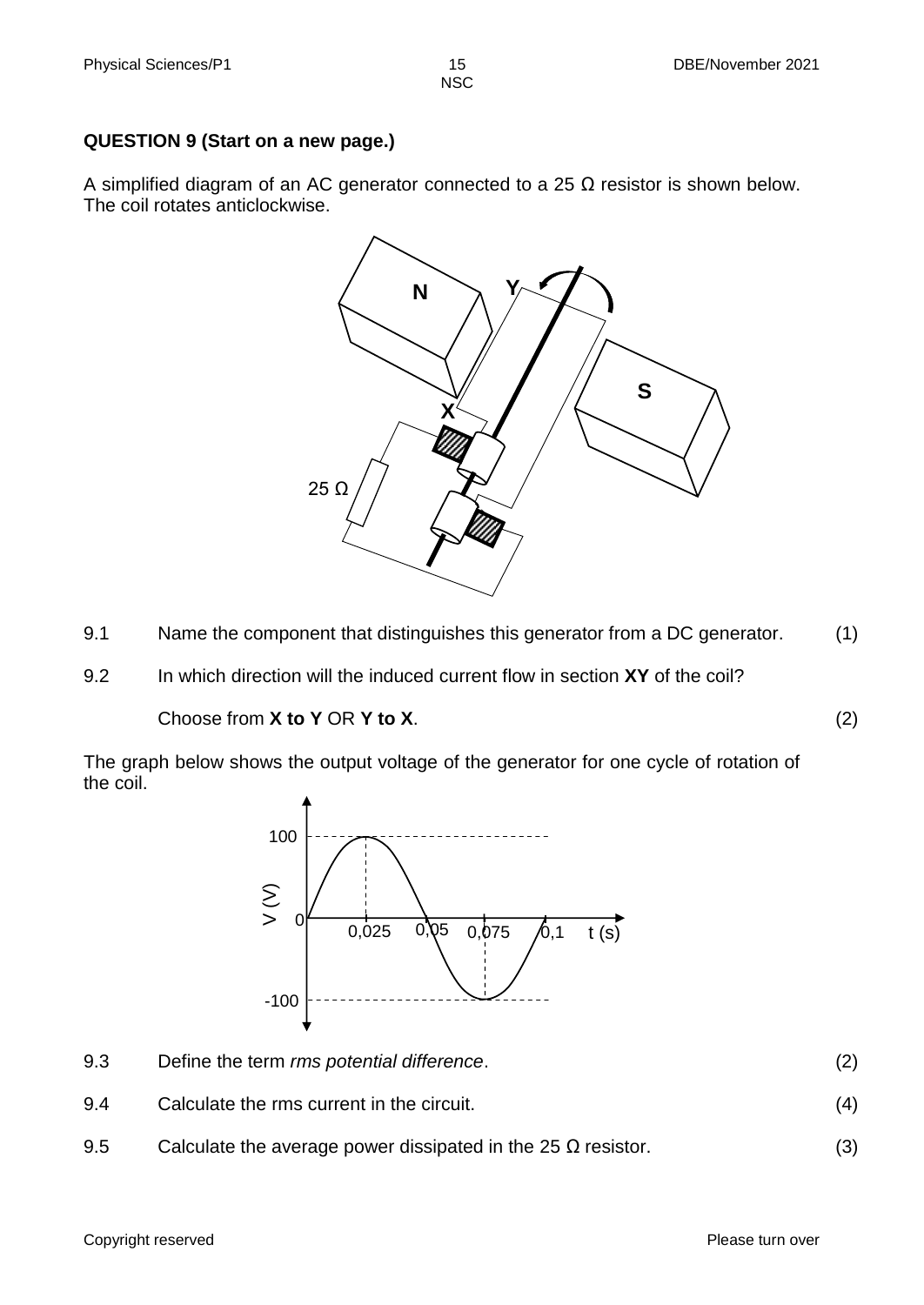The speed of rotation of the coil in the generator is now DOUBLED.

9.6 Copy the set of axes below in your ANSWER BOOK and sketch the graph of output voltage versus time for 0,1 s.



(3) **[15]**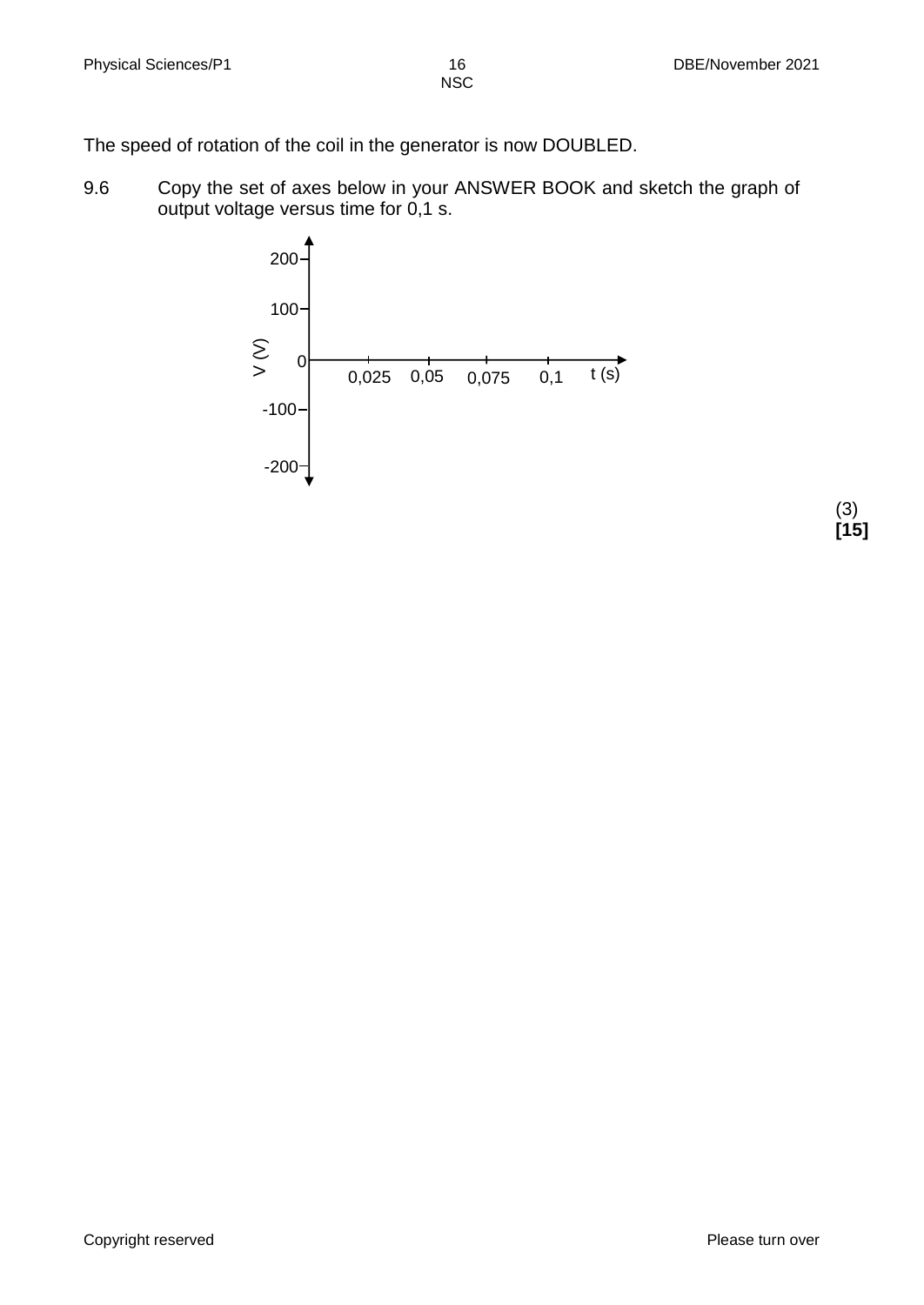### **QUESTION 10 (Start on a new page.)**

The relationship between frequency (f) and maximum kinetic energy  $(E_{k(max)})$  of photoelectrons emitted from two cathodes, **M** and **N**, of different photoelectric cells is investigated. The graphs below have been obtained from the results.



- 10.1 Define the term *threshold frequency*. (2)
- 10.2 How does the maximum kinetic energy of photoelectrons emitted from cathode **N** compare to the maximum kinetic energy of those emitted from cathode **M** when light of a frequency greater than  $10,40 \times 10^{14}$  Hz is shone on each of the cathodes?

Choose from GREATER THAN, SMALLER THAN or EQUAL TO. (2)

- 10.3 Calculate the value of frequency  $f_x$  indicated on the graph.  $(5)$
- 10.4 The experiment is now repeated for cathode **M** using light of frequency  $f_x$ , but of higher intensity. How will EACH of the following be affected?

Choose from INCREASES, DECREASES or NO EFFECT.

| 10.4.3           | The maximum kinetic energy of the emitted photoelectrons                           | (1) |
|------------------|------------------------------------------------------------------------------------|-----|
| 10.4.1<br>10.4.2 | The y-intercept of the graph<br>The number of photoelectrons emitted per unit time | (1) |

**TOTAL: 150**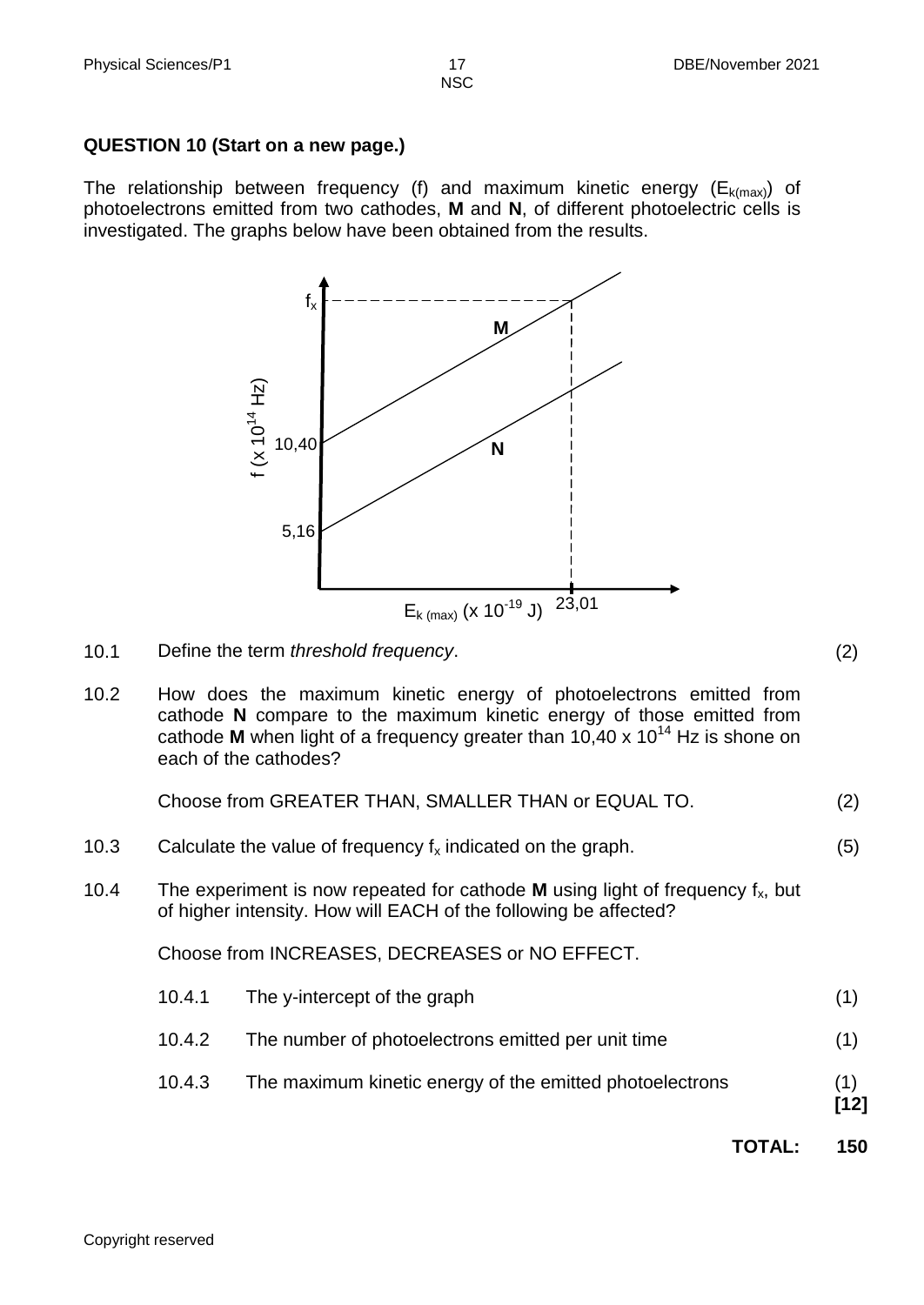### **DATA FOR PHYSICAL SCIENCES GRADE 12 PAPER 1 (PHYSICS)**

### *GEGEWENS VIR FISIESE WETENSKAPPE GRAAD 12 VRAESTEL 1 (FISIKA)*

### **TABLE 1: PHYSICAL CONSTANTS/***TABEL 1: FISIESE KONSTANTES*

| NAME/NAAM                                                         | SYMBOL/SIMBOOL | VALUE/WAARDE                                                       |
|-------------------------------------------------------------------|----------------|--------------------------------------------------------------------|
| Acceleration due to gravity<br>Swaartekragversnelling             | g              | 9.8 $m·s-2$                                                        |
| Universal gravitational constant<br>Universele gravitasiekonstant | G              | 6,67 x 10 <sup>-11</sup> N·m <sup>2</sup> ·kg <sup>-2</sup>        |
| Radius of the Earth<br>Radius van die Aarde                       | $R_F$          | 6,38 x $10^6$ m                                                    |
| Mass of the Earth<br>Massa van die Aarde                          | $M_E$          | 5,98 x $10^{24}$ kg                                                |
| Speed of light in a vacuum<br>Spoed van lig in 'n vakuum          | C              | $3.0 \times 10^8$ m s <sup>-1</sup>                                |
| Planck's constant<br>Planck se konstante                          | h              | 6,63 x $10^{-34}$ J·s                                              |
| Coulomb's constant<br>Coulomb se konstante                        | k              | $9.0 \times 10^9$ N $\cdot$ m <sup>2</sup> $\cdot$ C <sup>-2</sup> |
| Charge on electron<br>Lading op elektron                          | e              | $-1.6 \times 10^{-19}$ C                                           |
| Electron mass<br>Elektronmassa                                    | $m_e$          | $9,11 \times 10^{-31}$ kg                                          |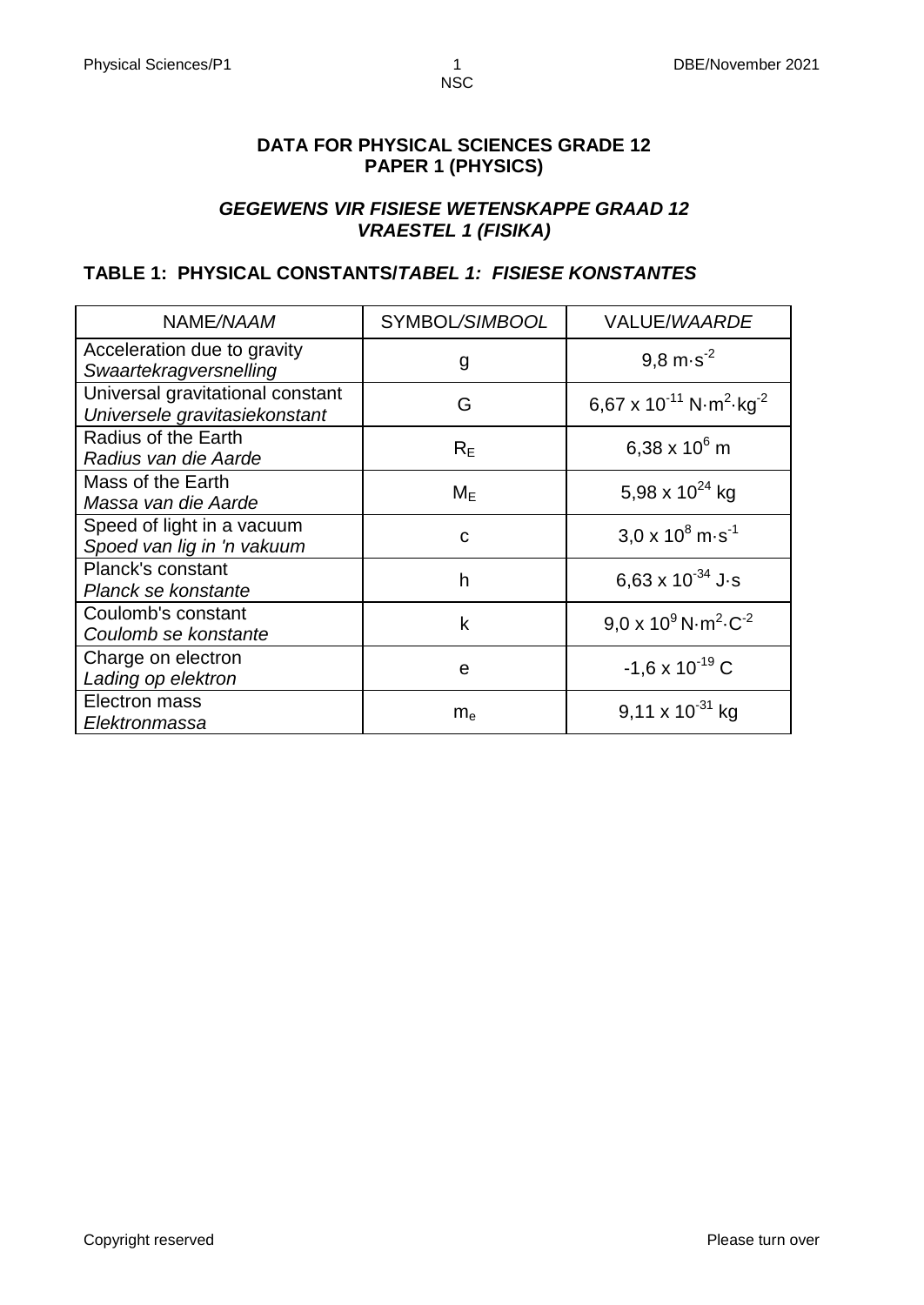### **TABLE 2: FORMULAE/***TABEL 2: FORMULES*

### **MOTION/***BEWEGING*

| $V_f = V_i + a \Delta t$ | $\Delta x = v_i \Delta t + \frac{1}{2} a \Delta t^2$ or/of $\Delta y = v_i \Delta t + \frac{1}{2} a \Delta t^2$                                                                   |
|--------------------------|-----------------------------------------------------------------------------------------------------------------------------------------------------------------------------------|
|                          | $v_f^2 = v_i^2 + 2a\Delta x$ or/of $v_f^2 = v_i^2 + 2a\Delta y$ $\Delta x = \left(\frac{v_i + v_f}{2}\right)\Delta t$ or/of $\Delta y = \left(\frac{v_i + v_f}{2}\right)\Delta t$ |

# **FORCE/***KRAG*

| $F_{\text{net}} = ma$                                         | $p = mv$                                          |
|---------------------------------------------------------------|---------------------------------------------------|
| $f_s^{\text{max}} = \mu_s N$                                  | $f_k = \mu_k N$                                   |
| $F_{\text{net}}\Delta t = \Delta p$                           |                                                   |
| $\Delta p = m v_f - m v_i$                                    | $w = mg$                                          |
|                                                               |                                                   |
| $F = G \frac{m_1 m_2}{d^2}$ or/of $F = G \frac{m_1 m_2}{r^2}$ | $g = G \frac{M}{d^2}$ or/of $g = G \frac{M}{r^2}$ |

### **WORK, ENERGY AND POWER/***ARBEID, ENERGIE EN DRYWING*

| $W = F\Delta x \cos \theta$                                                 | $U = mgh$ or/of $E_p = mgh$                                     |                                                             |
|-----------------------------------------------------------------------------|-----------------------------------------------------------------|-------------------------------------------------------------|
| $K = \frac{1}{2}mv^2$ or/of $E_k = \frac{1}{2}mv^2$                         | $W_{\text{net}} = \Delta K$ or/of $W_{\text{net}} = \Delta E_k$ |                                                             |
|                                                                             |                                                                 | $\Delta K = K_f - K_i$ or/of $\Delta E_k = E_{kt} - E_{ki}$ |
| $W_{nc} = \Delta K + \Delta U$ or/of $W_{nc} = \Delta E_k + \Delta E_p$     | $P = \frac{W}{\Delta t}$                                        |                                                             |
| $P_{\text{ave}} = Fv_{\text{ave}}$ / $P_{\text{gemid}} = Fv_{\text{gemid}}$ |                                                                 |                                                             |

# **WAVES, SOUND AND LIGHT/***GOLWE, KLANK EN LIG*

| $v = f \lambda$                                                                                                                      | $T = \frac{1}{4}$ |  |  |  |
|--------------------------------------------------------------------------------------------------------------------------------------|-------------------|--|--|--|
| $f_L = \frac{v \pm v_L}{v \pm v_s} f_s$ or/of $f_L = \frac{v \pm v_L}{v \pm v_b} f_b$ $\Bigg  E = hf$ or/of $E = \frac{hc}{\lambda}$ |                   |  |  |  |
| $E = W_0 + E_{k(max)}$ or $E = W_0 + K_{max}$ where                                                                                  |                   |  |  |  |
| E = hf and $W_0 = hf_0$ and $E_{k(max)} = \frac{1}{2}mv_{max}^2 / K_{max} = \frac{1}{2}mv_{max}^2$                                   |                   |  |  |  |
| $E = W_0 + E_{Kmals}$ of $E = W_0 + K_{mals}$ waar                                                                                   |                   |  |  |  |
| $E = hf$ en $W_0 = hf_0$ en $E_{k(maks)} = \frac{1}{2}mv_{maks}^2$ / $K_{maks} = \frac{1}{2}mv_{maks}^2$                             |                   |  |  |  |

Copyright reserved **Please** turn over